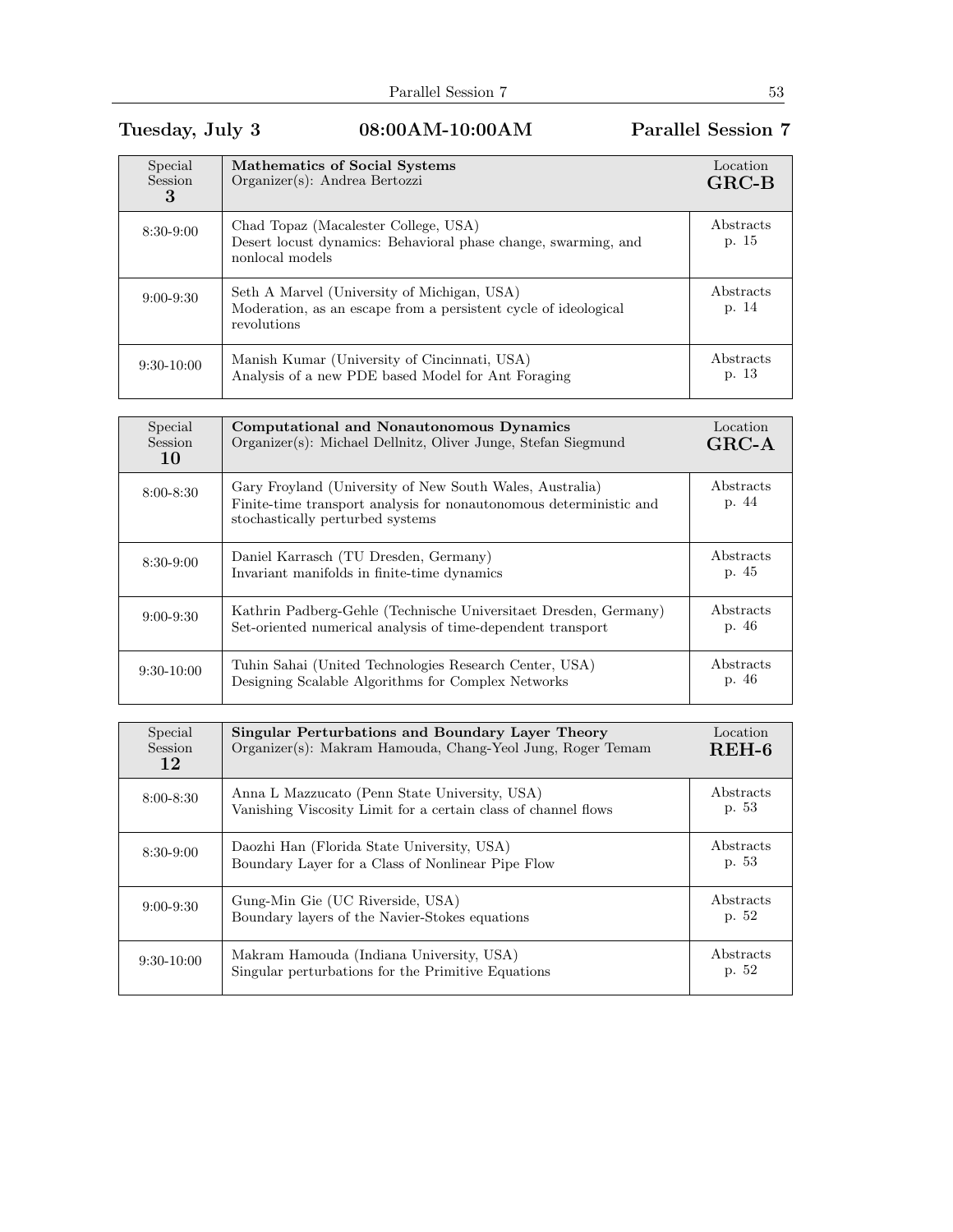| Special<br>Session<br>14 | Mathematical Models in Biology and Medicine<br>Organizer(s): Yang Kuang, Bingtuan Li, Jiaxu Li, Andrew Nevai                                                            | Location<br>$GRC-C$ |
|--------------------------|-------------------------------------------------------------------------------------------------------------------------------------------------------------------------|---------------------|
| $8:00 - 8:30$            | Abdul-Aziz Yakubu (Howard University, USA)<br>Infectious Diseases and Demographic Allee Effect                                                                          | Abstracts<br>p. 65  |
| $8:30-9:00$              | Yanyu Xiao (York University, Canada)<br>On latencies in malaria infections and their impact on the disease<br>dynamics                                                  | Abstracts<br>p. 65  |
| $9:00 - 9:30$            | Quoc T Luu (Stanford Emanuel Radiation Oncology Center, USA)<br>The Relative Biologic Effectiveness versus Linear Energy Transfer<br>curve as a phenotype               | Abstracts<br>p. 63  |
| $9:30-10:00$             | Lydia M Bilinsky (Arizona State University, USA)<br>Slow passage through a Hopf bifurcation in spatially extended<br>excitable systems: Some examples from neuroscience | Abstracts<br>p. 59  |

| Special<br>Session<br>15 | Nonlinear Evolution Equations, Inclusions and Related Topics<br>Organizer(s): Mitsuharu Otani, Tohru Ozawa, N. U. Ahmed, S.<br>Migorski, I. I. Vrabie                                                                           | Location<br>$GRC-G$ |
|--------------------------|---------------------------------------------------------------------------------------------------------------------------------------------------------------------------------------------------------------------------------|---------------------|
| $8:00 - 8:30$            | Daniela Rosu (Alexandru Ioan Cuza University Iasi & Gh. Asachi<br>Technical University Iasi, Romania)<br>Global existence and exponential stability for a nonlinear delay<br>evolution equation with nonlocal initial condition | Abstracts<br>p. 71  |
| $8:30-9:00$              | Monica-Dana Burlica (Alexandru Ioan Cuza University Iasi & Gh.<br>Asachi Technical University Iasi, Romania)<br>Existence for a class of nonlinear delay reaction-diffusion systems                                             | Abstracts<br>p. 66  |
| $9:00 - 9:30$            | Takahiro Hashimoto (Aichi Medical University, Japan)<br>Pohozaev- $\hat{O}$ tani type inequalities for weak solutions of some quasilinear<br>elliptic equations in unbounded domains                                            | Abstracts<br>p. 67  |
| $9:30-10:00$             | Tatsuya Watanabe (Kyoto Sangyo University, Japan)<br>Uniqueness and non-degeneracy of ground states of quasilinear<br>Schrodinger equations                                                                                     | Abstracts<br>p. 72  |

| Special<br><b>Session</b><br>17 | <b>Singular Perturbations</b><br>Organizer(s): Freddy Dumortier, Peter De Maesschalck, Martin Wech-<br>selberger       | Location<br>$GRC-I$ |
|---------------------------------|------------------------------------------------------------------------------------------------------------------------|---------------------|
| $8:00 - 8:30$                   | Eric Benoît (Université de La Rochelle, France)<br>Delayed Hopf bifurcation with a focus node transition               | Abstracts<br>p. 78  |
| $8:30-9:00$                     | Freddy Dumortier (Hasselt University, Belgium)<br>Relaxation oscillations near common slow-fast cycles                 | Abstracts<br>p. 78  |
| $9:00 - 9:30$                   | Peter De Maesschalck (Hasselt University, Belgium)<br>Slow-fast cycles with singular contact points                    | Abstracts<br>p. 78  |
| $9:30-10:00$                    | Mathieu Desroches (INRIA Paris-Rocquencourt, France)<br>Numerical continuation techniques for planar slow-fast systems | Abstracts<br>p. 78  |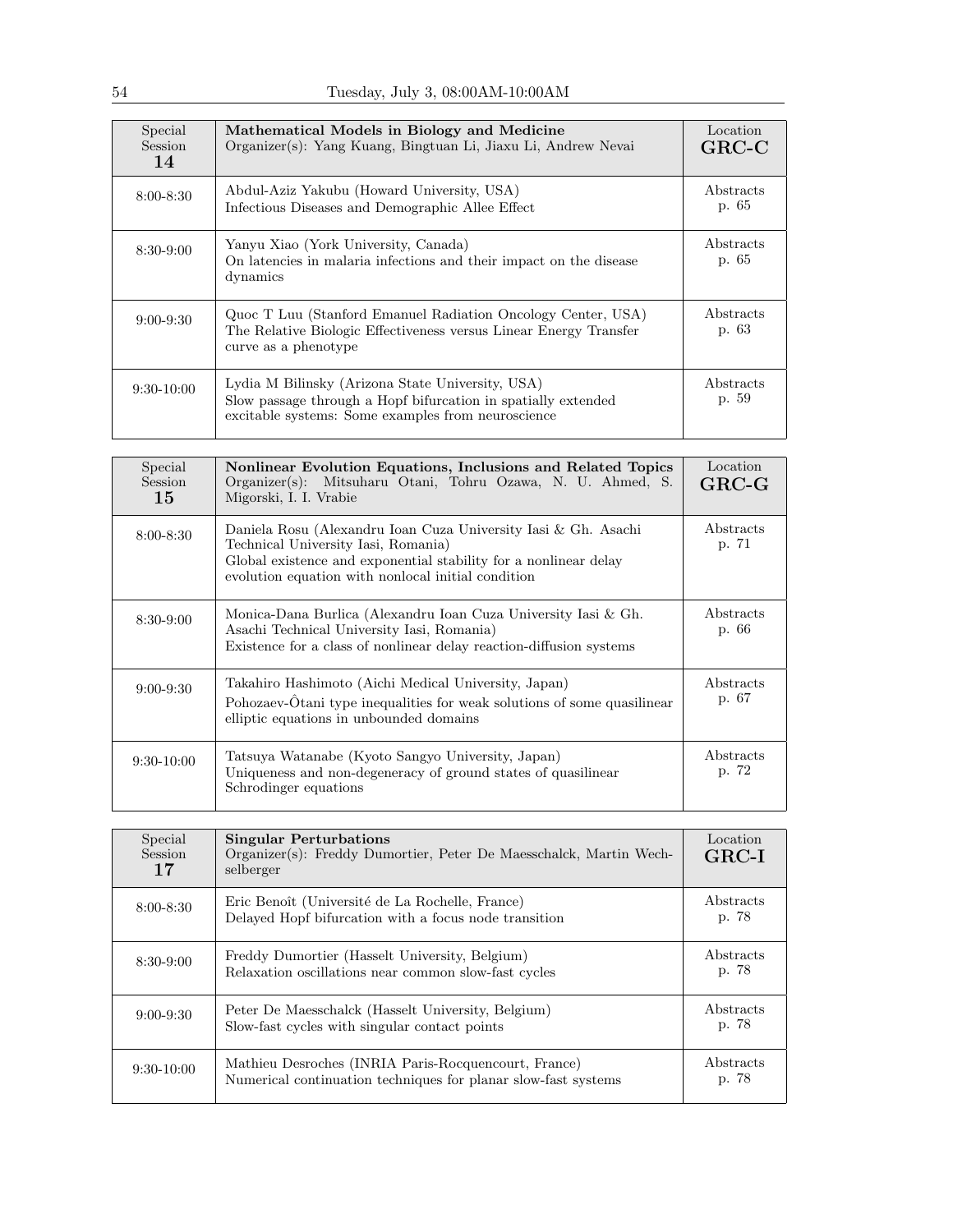| Special<br><b>Session</b><br>18 | Qualitative Theory of Evolutionary Equation and its Applica-<br>tion<br>Organizer(s): Xiaojie Hou, Yi Li, Wei-Ming Ni, YuanWei Qi, Yaping<br>Wu.    | Location<br><b>PAL-D</b> |
|---------------------------------|-----------------------------------------------------------------------------------------------------------------------------------------------------|--------------------------|
| $8:00 - 8:30$                   | Jurgen O Batt (Munich University, Germany)<br>Flat Stationary Solutions of the VLASOV-POISSON System (Flat<br>Galaxies)                             | Abstracts<br>p. 81       |
| $8:30-9:00$                     | Zhifu Xie (Virginia State University, USA)<br>Turing instability in a three species food chain model                                                | Abstracts<br>p. 83       |
| $9:00 - 9:30$                   | Chunshan Zhao (Georgia Southern University, USA)<br>Some estimates of solutions to a quasilinear elliptic Dirichlet problem<br>with large diffusion | Abstracts<br>p. 83       |
| $9:30-10:00$                    | Kun Zhao (University of Iowa, USA)<br>Non pattern formation in a chemo-repulsion problem                                                            | Abstracts<br>p. 83       |

| Special<br>Session<br>21 | Dynamical Systems and Spectral Theory<br>$Organizer(s)$ : David Damanik                                       | Location<br>$REH-2$ |
|--------------------------|---------------------------------------------------------------------------------------------------------------|---------------------|
| $9:00 - 9:30$            | Tatiana Rodrigues (UNESP, Brazil)<br>Fractals and Dynamic                                                     | Abstracts<br>p. 93  |
| $9:30-10:00$             | Alex Haro (Universitat de Barcelona, Spain)<br>Quasi-Periodic Schrödinger Operators beyond the Almost Mathieu | Abstracts<br>p. 93  |

| Special<br><b>Session</b><br>22 | Topological and Variational Methods for Boundary Value<br>Problems<br>Organizer(s): John R. Graef, Lingju Kong, Bo Yang                                       | Location<br>$REH-1$ |
|---------------------------------|---------------------------------------------------------------------------------------------------------------------------------------------------------------|---------------------|
| $8:00 - 8:30$                   | Zengji Du (Xuzhou Normal University, Peoples Rep of China)<br>A note on a third-order multi-point boundary value problem at<br>resonance                      | Abstracts<br>p. 95  |
| $8:30-9:00$                     | Guangwa Wang (Jiangsu Normal University, Peoples Rep of China)<br>Existence, location and approximation results for some nonlinear<br>boundary value problems | Abstracts<br>p. 99  |
| $9:00 - 9:30$                   | John R Graef (University of Tennessee at Chattanooga, USA)<br>Existence of Nontrivial Solutions to Systems of Multi-point Boundary<br>Value Problems          | Abstracts<br>p. 96  |
| $9:30-10:00$                    | Jeffrey T Neugebauer (Eastern Kentucky University, USA)<br>Extremal points for an nth order three point boundary value problem                                | Abstracts<br>p. 97  |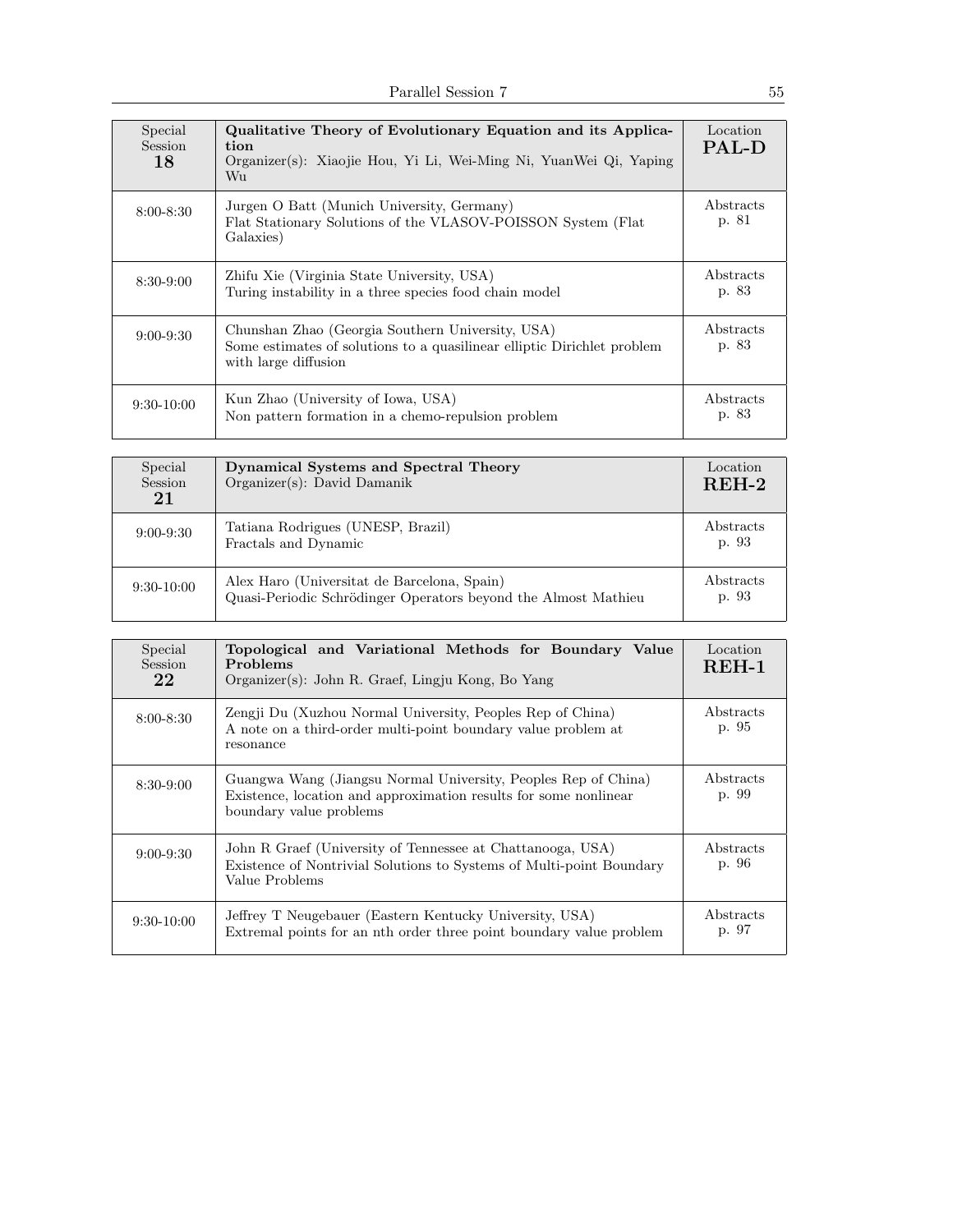| Special<br>Session<br>23 | Topological and Combinatorial Dynamics<br>Organizer(s): Lluis Alseda, Francisco Balibrea Gallego, Piotr Oprocha           | Location<br>$GRC-H$ |
|--------------------------|---------------------------------------------------------------------------------------------------------------------------|---------------------|
| $8:00 - 8:30$            | Sergey Bezuglyi (Institute for Low Temperature Physics, Ukraine)<br>Aperiodic Cantor dynamics                             | Abstracts<br>p. 101 |
| $8:30-9:00$              | James Keesling (University of Florida, USA)<br>Infinite-dimensional topology and the Hilbert-Smith Conjecture             | Abstracts<br>p. 103 |
| $9:00 - 9:30$            | Dominik Kwietniak (Jagiellonian University in Krakow, Poland)<br>On almost specification and average shadowing properties | Abstracts<br>p. 103 |
| $9:30-10:00$             | Piotr Oprocha (Polish Academy of Sciences, Poland)<br>Weak product recurrence and related properties                      | Abstracts<br>p. 104 |

| Special<br><b>Session</b><br>24 | Geometric Mechanics<br>Organizer(s): Tom Mestdag, Manuel de Leon, Frans Cantrijn, Aziz Ham-<br>douni, Dina Razafindralandy, Jean-Claude Zambrini | Location<br>$REH-5$ |
|---------------------------------|--------------------------------------------------------------------------------------------------------------------------------------------------|---------------------|
| $8:00 - 8:30$                   | Dmitry Zenkov (North Carolina State University, USA)<br>Variational Principles for Hamel's Equations                                             | Abstracts<br>p. 110 |
| 8:30-9:00                       | Tom Mestdag (Ghent University, Belgium)<br>Involutive distributions and dynamical systems of second-order type                                   | Abstracts<br>p. 108 |
| $9:00 - 9:30$                   | Gerard Thompson (University of Toledo, USA)<br>Invariant metrics on Lie groups                                                                   | Abstracts<br>p. 109 |

| Special<br><b>Session</b><br>26 | <b>Qualitative Aspects of Nonlinear Boundary Value Problems</b><br>Organizer(s): Marta Garcia-Huidobro, Raul Manasevich, James Ward                                         | Location<br>$REH-7$ |
|---------------------------------|-----------------------------------------------------------------------------------------------------------------------------------------------------------------------------|---------------------|
| $8:00 - 8:30$                   | David G Costa (University of Nevada Las Vegas, USA)<br>On positive solutions for a class of Caffarelli-Kohn-Nirenberg type<br>equations                                     | Abstracts<br>p. 117 |
| $8:30-9:00$                     | Cristian Bereanu (Institute of Mathematics Simion Stoilow, Romania)<br>Variational methods for nonlinear perturbations of the mean curvature<br>operator in Minkowski space | Abstracts<br>p. 117 |
| $9:00 - 9:30$                   | Hossein Tehrani (UNLV, USA)<br>On some connecting orbits for a class of singular second order<br>Hamiltonian systems                                                        | Abstracts<br>p. 119 |
| $9:30-10:00$                    | Junfang Li (University of Alabama at Birmingham, USA)<br>A mean curvature type of geometric parabolic equation                                                              | Abstracts<br>p. 118 |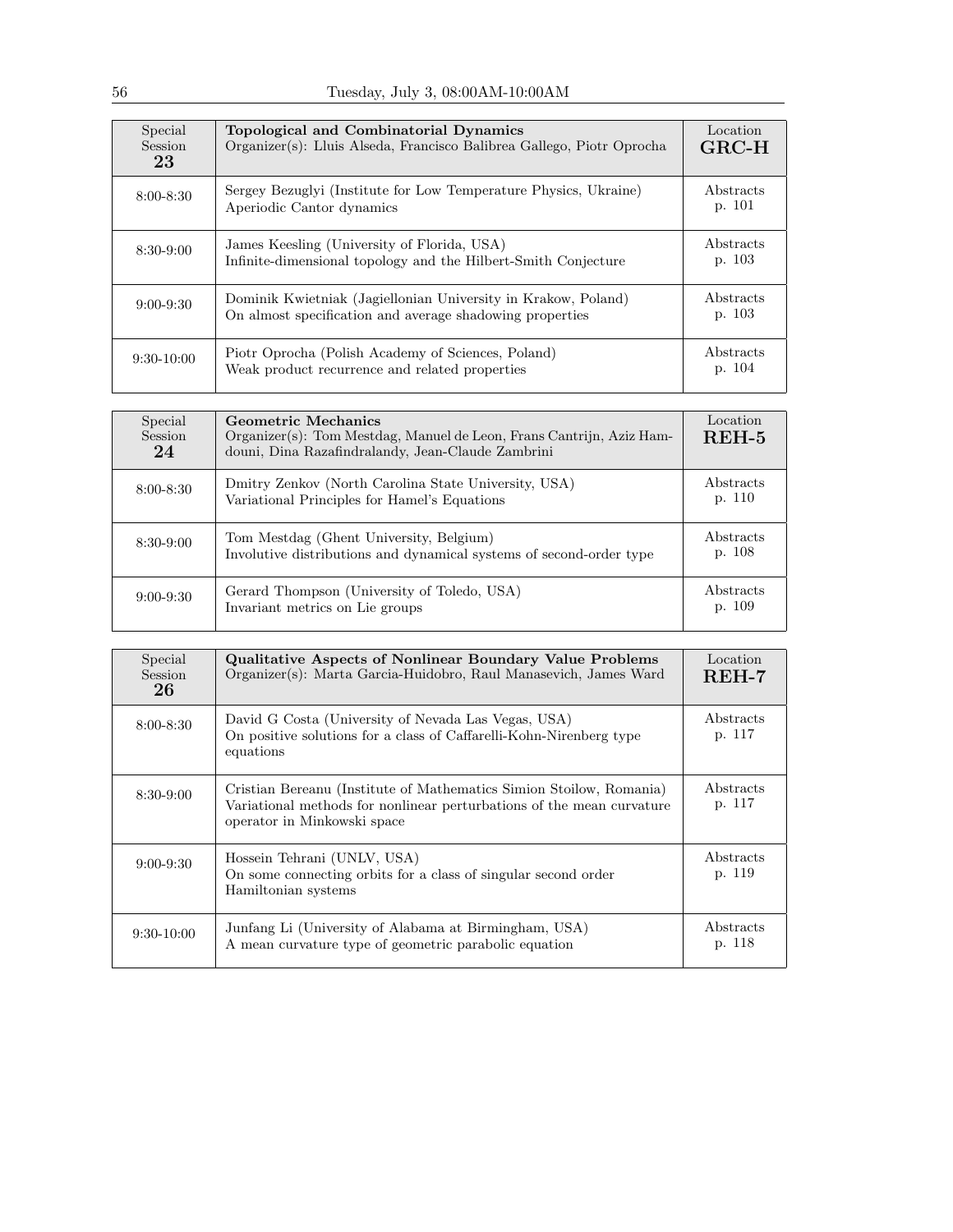| Special<br>Session<br>27 | <b>Transport Barriers in Dynamical Systems</b><br>Organizer(s): George Haller, Wenbo Tang                                      | Location<br>$REH-8$ |
|--------------------------|--------------------------------------------------------------------------------------------------------------------------------|---------------------|
| $8:00 - 8:30$            | George Haller (McGill University, Canada)<br>Geodesic Theory of Transport Barriers                                             | Abstracts<br>p. 122 |
| $8:30-9:00$              | Francisco Beron-Vera (RSMAS, University of Miami, USA)<br>Uncovering the Lagrangian skeletons of oceanic and atmospheric flows | Abstracts<br>p. 120 |
| $9:00 - 9:30$            | Maria J Olascoaga (RSMAS/UM, USA)<br>Predicting Instabilities in Environmental Pollution Patterns using<br>LCS-Core Analysis   | Abstracts<br>p. 122 |
| $9:30-10:00$             | Michael G Brown (RSMAS, University of Miami, USA)<br>KAM-like Lagrangian Coherent Structures in geophysical flows              | Abstracts<br>p. 121 |

| Special<br><b>Session</b><br>33 | Nonlinear Elliptic and Parabolic Problems in Mathematical<br><b>Sciences</b><br>Organizer(s): Yoshihisa Morita, Junping Shi                                        | Location<br>$REH-9$        |
|---------------------------------|--------------------------------------------------------------------------------------------------------------------------------------------------------------------|----------------------------|
| $8:00 - 8:30$                   | Kunimochi Sakamoto (Hiroshima University, Japan)<br>Turing type instabilities in diffusion systems                                                                 | <b>Abstracts</b><br>p. 149 |
| $8:30-9:00$                     | Junping Shi (College of William and Mary, USA)<br>Time Delay Induced Instabilities and Hopf Bifurcations in General<br>Reaction-Diffusion Systems                  | Abstracts<br>p. 150        |
| $9:00 - 9:30$                   | Kanako Suzuki (College of Science, Ibaraki University, Japan)<br>Stability of patterns in some reaction-diffusion systems with the<br>diffusion-driven instability | Abstracts<br>p. 150        |
| $9:30-10:00$                    | Ying Su (University of Western Ontario, Canada)<br>Spatially inhomogeneous time-periodic solutions in delayed Nicholson's<br>blowflies model                       | Abstracts<br>p. 150        |

| Special<br><b>Session</b><br>38 | Bifurcations and Asymptotic Analysis of Solutions of Nonlinear<br>Models<br>Organizer(s): Jann-Long Chern, Yoshio Yamada, Shoji Yotsutani | Location<br>PAL-A   |
|---------------------------------|-------------------------------------------------------------------------------------------------------------------------------------------|---------------------|
| $8:00 - 8:30$                   | Shingo S Takeuchi (Shibaura Institute of Technology, Japan)<br>On a generalized Jacobian elliptic function associated with $p$ -Laplacian | Abstracts<br>p. 168 |
| $8:30-9:00$                     | Tohru T Wakasa (Kyushu Institute of Technology, Japan)<br>Exact solutions for bifurcation problems of some reaction diffusion<br>systems  | Abstracts<br>p. 169 |
| $9:00 - 9:30$                   | Shoji Yotsutani (Ryukoku University, Japan)<br>Structure and stability of stationary solutions to a cross-diffusion<br>equation           | Abstracts<br>p. 169 |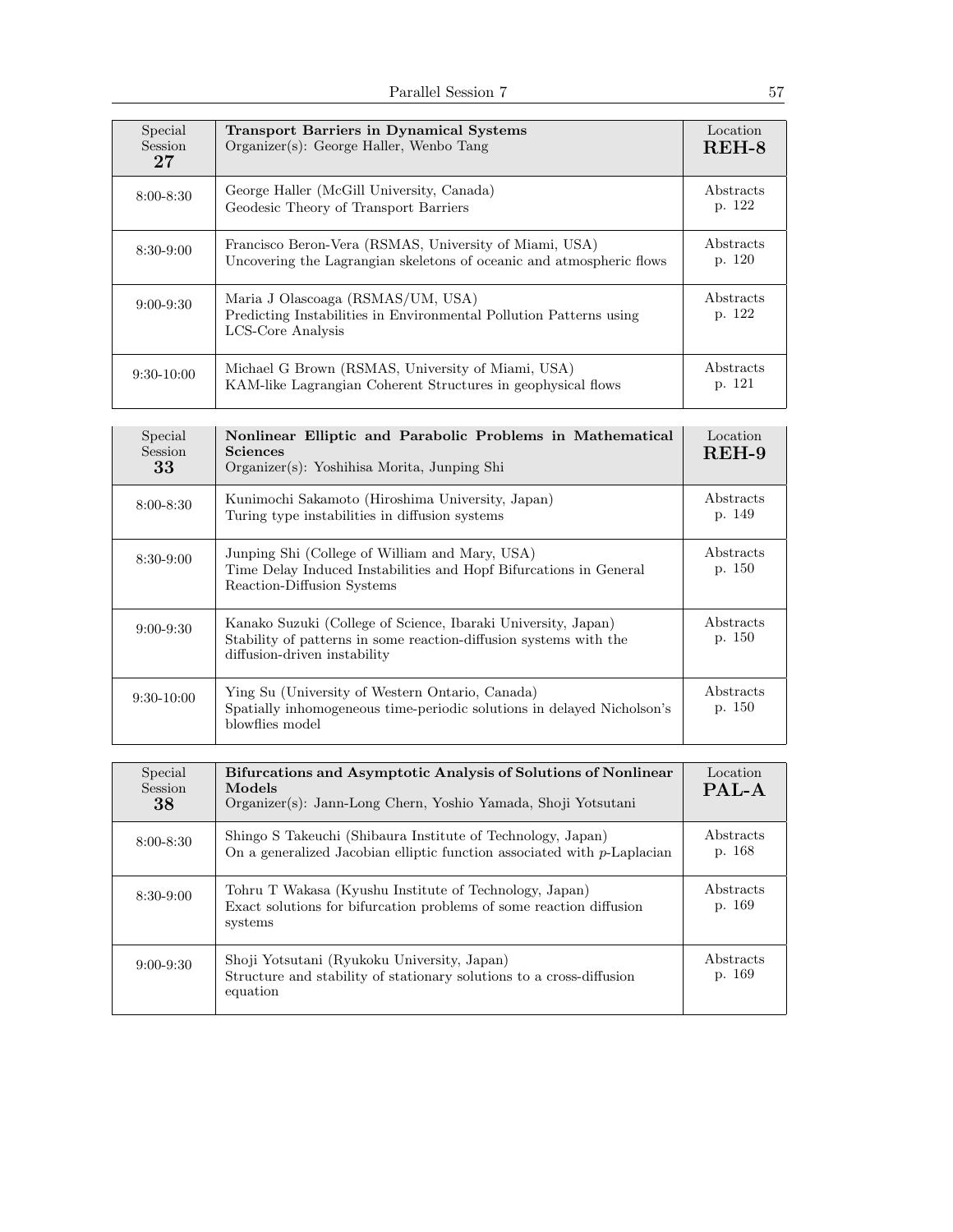| Special<br>Session<br>41 | New Developments in Qualitative Behavior of Evolutionary<br><b>PDEs</b><br>Organizer(s): Ryo Ikehata, Grozdena Todorova                                                      | Location<br>PAL-CC  |
|--------------------------|------------------------------------------------------------------------------------------------------------------------------------------------------------------------------|---------------------|
| $8:00 - 8:30$            | Aissa Guesmia (Lorraine University, France)<br>On the stabilization of Timoshenko systems with finite memory                                                                 | Abstracts<br>p. 174 |
| $8:30-9:00$              | Belkacem Said-Houari (KAUST university, Saudi Arabia)<br>Global existence and asymptotic behavior of solutions of<br>thermoelsaticity of second sound                        | Abstracts<br>p. 175 |
| $9:00 - 9:30$            | Shuji Yoshikawa (Ehime University, Japan)<br>Asymptotic profiles for the isothermal Falk-Konopka system of shape<br>memory alloys with weak damping                          | Abstracts<br>p. 176 |
| $9:30-10:00$             | Marcelo M Cavalcanti (State University of Maringá, Brazil)<br>Uniform decay rate estimates for Schrödinger and Plate equations with<br>nonlinear locally distributed damping | Abstracts<br>p. 173 |

| Special<br>Session<br>42 | Global or/and Blowup Solutions for Nonlinear Evolution Equa-<br>tions and Their Applications<br>Organizer(s): George Chen, Ming Mei                               | Location<br>$REH-4$ |
|--------------------------|-------------------------------------------------------------------------------------------------------------------------------------------------------------------|---------------------|
| $8:00 - 8:30$            | Christian Stinner (University of Paderborn, Germany)<br>Refined asymptotics for the infinite heat equation with homogeneous<br>Dirichlet boundary conditions      | Abstracts<br>p. 181 |
| $8:30-9:00$              | Rui Huang (South China Normal University, Peoples Rep of China)<br>Two-dimensional curved fronts in a periodic shear flow                                         | Abstracts<br>p. 178 |
| $9:00 - 9:30$            | Ming Mei (Champlain College-St.-Lambert, Canada)<br>Traveling Waves For Nonlocal Dispersion Equation                                                              | Abstracts<br>p. 180 |
| $9:30-10:00$             | Sergey S Shmarev (University of Oviedo, Spain)<br>On a class of doubly nonlinear parabolic equations with nonstandard<br>growth: existence, blow-up and vanishing | Abstracts<br>p. 180 |

| Special<br><b>Session</b><br>45 | Stochastic and Deterministic Dynamical Systems, and Appli-<br>cations<br>Organizer(s): Tomas Caraballo, Jose Valero Cuadra, Maria Garrido-<br>Atienza | Location<br>$MAG-A$ |
|---------------------------------|-------------------------------------------------------------------------------------------------------------------------------------------------------|---------------------|
| $8:00 - 8:30$                   | Alain Miranville (Universite de Poitiers, France)<br>Some generalizations of the Cahn-Hilliard equation                                               | Abstracts<br>p. 193 |
| $8:30-9:00$                     | Maurizio Grasselli (Politecnico di Milano, Italy)<br>Cahn-Hilliard equations with memory effects                                                      | Abstracts<br>p. 192 |
| $9:00-9:30$                     | Michael Roeckner (University of Bielefeld, Germany)<br>Localization of Solutions to Stochastic Porous Media Equations: Finite<br>Speed of Propagation | Abstracts<br>p. 193 |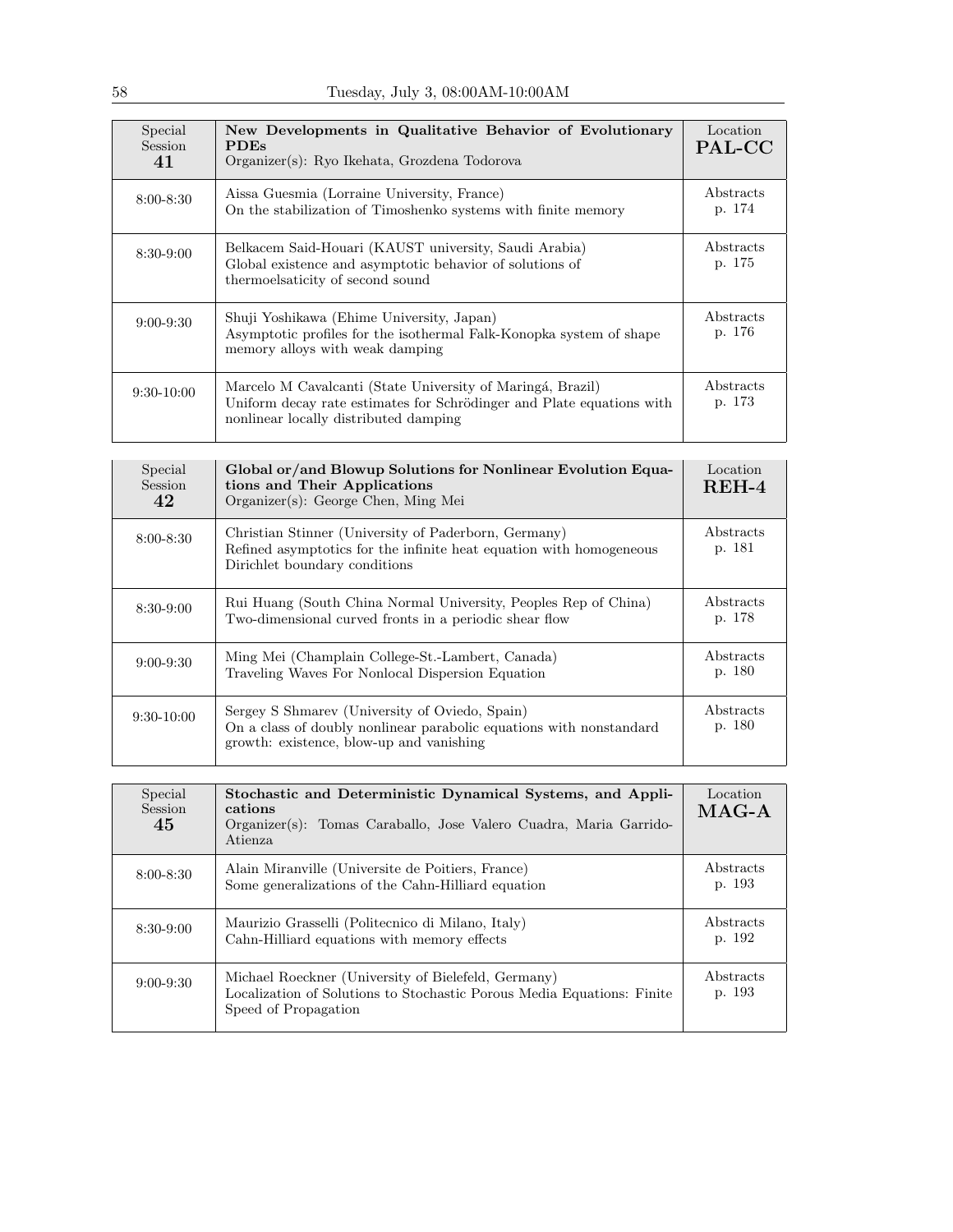| Special<br>Session<br>48 | <b>Nonlinear Evolution Equations</b><br>Organizer(s): Alex Himonas, Gerson Petronilho                                                          | Location<br>POI-B          |
|--------------------------|------------------------------------------------------------------------------------------------------------------------------------------------|----------------------------|
| $8:00 - 8:30$            | Lavi Karp (ORT Braude College, Israel)<br>Local existence of solutions of self gravitating relativistic perfect fluids                         | Abstracts<br>p. 204        |
| $8:30-9:00$              | Dambaru Bhatta (University of Texas-Pan American, USA)<br>Nonlinear Evolution Equation for Magneto-Convective Flow in an<br>Active Mushy Layer | Abstracts<br>p. 202        |
| $9:00 - 9:30$            | Mihaela M Ifrim (University of California, Davis, USA)<br>Enhanced Lifespan of Smooth Solutions of a Burgers-Hilbert Equation                  | Abstracts<br>p. 204        |
| $9:30-10:00$             | Curtis A Holliman (University of Alabama at Birmingham, USA)<br>Next Generation Sequencing and Differential Gene Expression                    | <i>Abstracts</i><br>p. 204 |

| Special<br>Session<br>52 | Fractional Differential and Integral Equations, Theory and Ap-<br>plications<br>Organizer(s): Eduardo Cuesta, Mokhtar Kirane, Onur Alp Ilhan               | Location<br>$MAG-C$ |
|--------------------------|------------------------------------------------------------------------------------------------------------------------------------------------------------|---------------------|
| $8:30-9:00$              | Alex Sepulveda (Universidad de La Frontera, Chile)<br>Almost periodic mild solutions to evolutions equations with stepanov<br>almost periodic coefficients | Abstracts<br>p. 219 |
| $9:00 - 9:30$            | Herme Soto (Universidad de La Frontera, Chile)<br>Some results to evolutions equations with steps above like pseudo-almost<br>periodic coefficients        | Abstracts<br>p. 219 |
| $9:30-10:00$             | Eva Kaslik (Institute e-Austria Timisoara, Romania)<br>Differences between fractional- and integer-order dynamics                                          | Abstracts<br>p. 218 |

| Special<br><b>Session</b><br>58 | Variational Analysis and Equilibrium Problems<br>Organizer(s): Patrizia Daniele                                                                      | Location<br>POI-C   |
|---------------------------------|------------------------------------------------------------------------------------------------------------------------------------------------------|---------------------|
| $8:00 - 8:30$                   | Stephen M Robinson (University of Wisconsin-Madison, USA)<br>Local structure in a class of variational problems                                      | Abstracts<br>p. 237 |
| $8:30-9:00$                     | Jose M Cruz (University of Connecticut, USA)<br>Supply Chain Networks with Corporate Financial Risks and Trade<br>Credits under Economic Uncertainty | Abstracts<br>p. 235 |
| $9:00 - 9:30$                   | Carmela Vitanza (University of Messina, Italy)<br>A brief overview on a variational approach for the study of an<br>economic equilibrium problem     | Abstracts<br>p. 237 |
| $9:30-10:00$                    | Patrizia Daniele (University of Catania, Italy)<br>Electric and Economic Supply Chains: a variational formulation                                    | Abstracts<br>p. 235 |